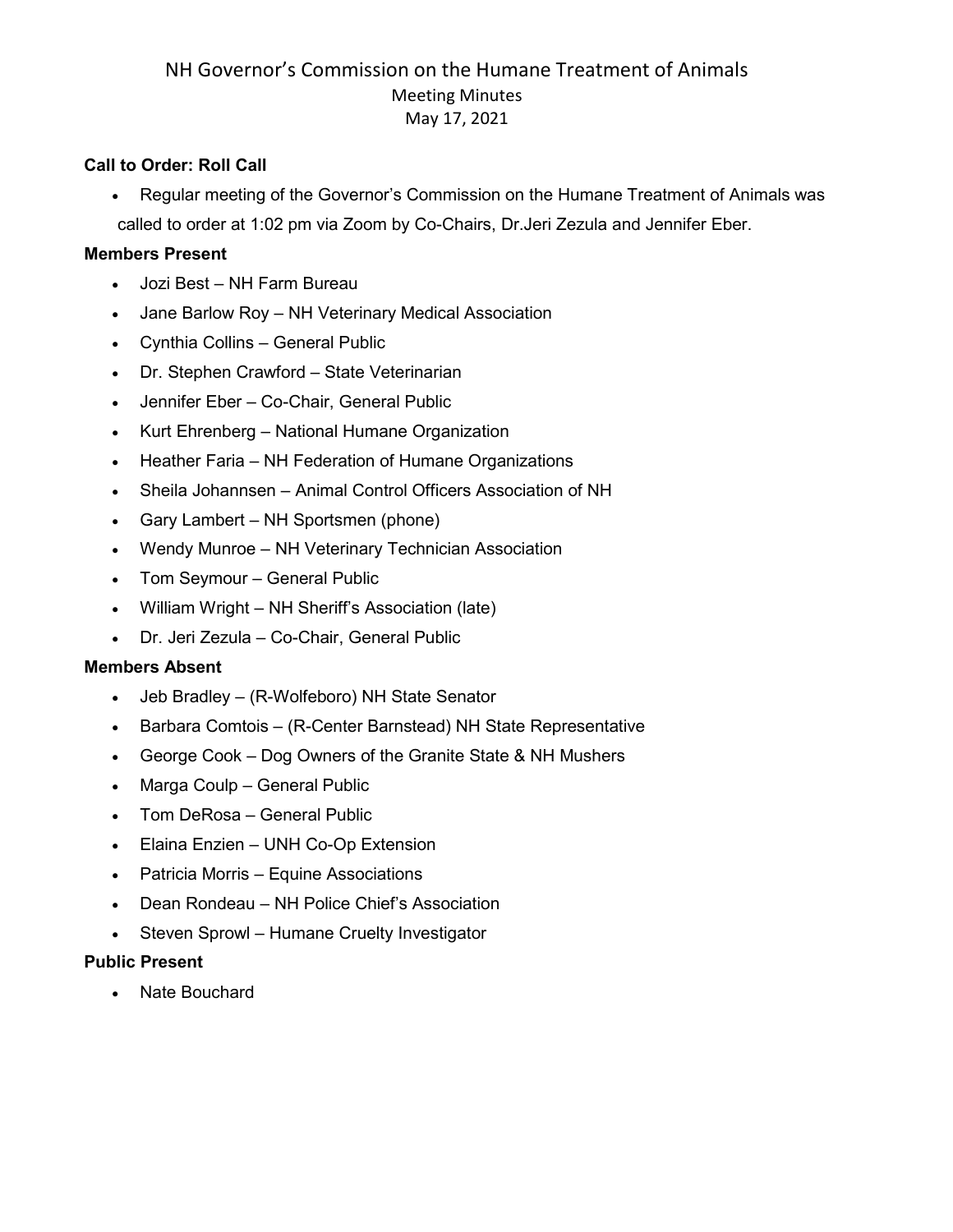#### **Review and Approval of April 19, 2021 Minutes**

- Sheila Johannsen made motion to approve the minutes. Kurt Ehrenberg seconded the motion. The vote was 12 for, 0 against, and 1 abstention. Dr. Steve Crawford abstained due to not being at the previous meeting.
- Next Steps: Dr. Jeri Zezula to upload minutes to the Commission website.

### **Legislation**

• Per our discussion on the role of the Commission, we agreed to continue tracking the following bills. Brief discussion summaries are included in the following table.

| HB        | <b>TEXT</b> | <b>Title: Relative</b> | The Governor has authorized the Commission to develop an                |
|-----------|-------------|------------------------|-------------------------------------------------------------------------|
| 174       |             | to Reporting           | opinion for this proposed legislation relative to reporting a collision |
|           |             | Cat / Car              | between a cat and a motor vehicle. However, hearing dates have          |
|           |             | Collisions             | past and only written testimony will now be considered.                 |
|           |             |                        | To Date:                                                                |
|           |             |                        | House Floor Decision - Ought to Pass as Amended.                        |
|           |             |                        | Senate Transportation Committee - Ought to Pass. Floor Decision         |
|           |             |                        | Pending.                                                                |
| <b>HB</b> | <b>TEXT</b> | Title:                 | The Governor has requested the Commission refrain from                  |
| 246       |             | Establishing           | developing an opinion for this proposed legislation establishing a      |
|           |             | Protective             | protective order for vulnerable adults.                                 |
|           |             | Order for              | To Date:                                                                |
|           |             | Vulnerable             | House Committee Report – Inexpedient to Legislate                       |
|           |             | <b>Adults</b>          | House Floor Decision - Indefinitely Postpone                            |
| <b>HB</b> | <b>TEXT</b> | <b>Title: Relative</b> | The Governor has requested the Commission refrain from                  |
| 250       |             | to Pet Vendors         | developing an opinion for this proposed legislation relative to pet     |
|           |             |                        | vendors.                                                                |
|           |             |                        |                                                                         |
|           |             |                        | Animal volume has been amended again and now stands at 30               |
|           |             |                        | dogs and/or cats.                                                       |
|           |             |                        | To Date:                                                                |
|           |             |                        | House Floor Decision - Ought to Pass with Amendment                     |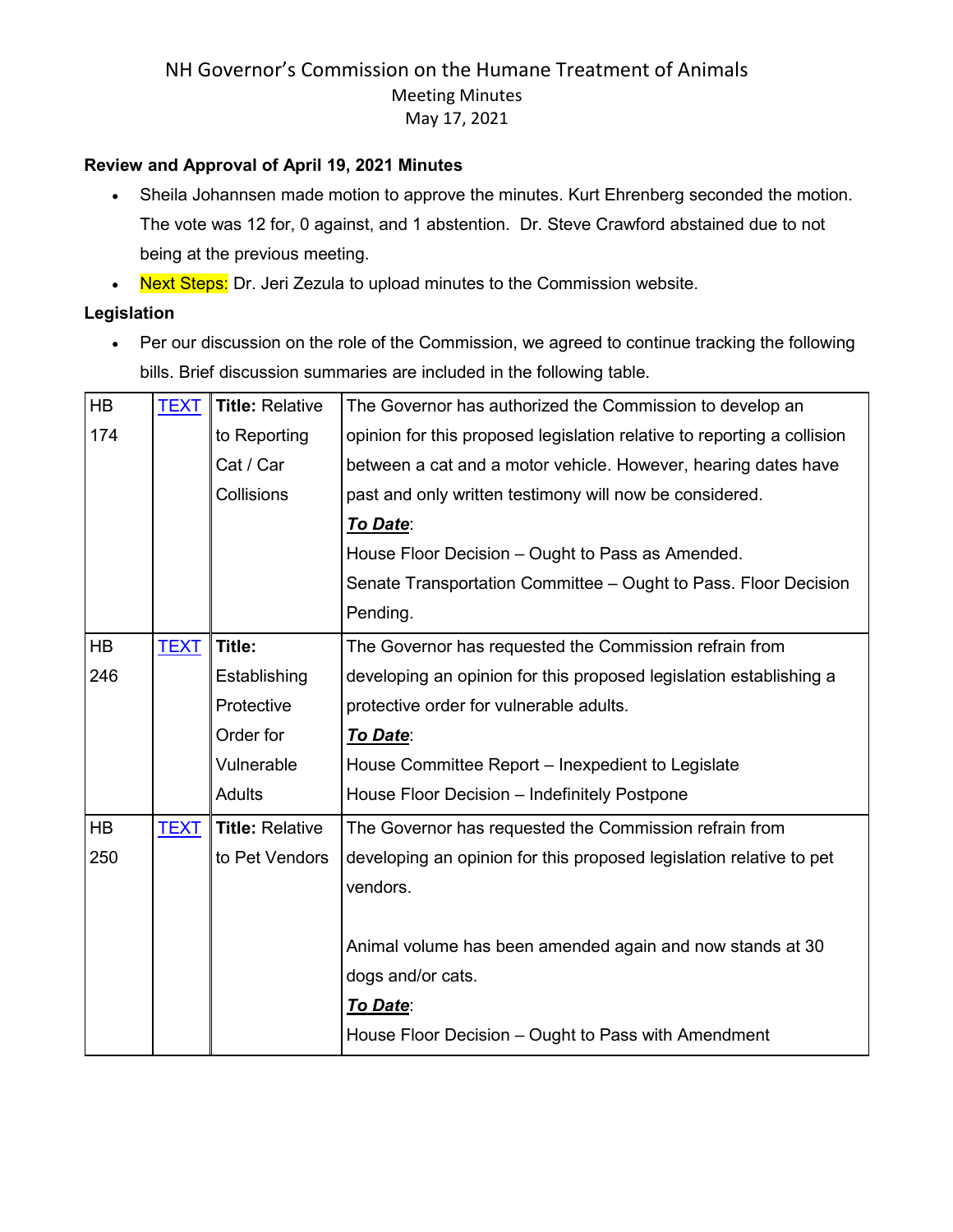| <b>TEXT</b> | <b>Title: Relative</b> | The Governor has authorized the Commission to develop an               |
|-------------|------------------------|------------------------------------------------------------------------|
|             | to Penalties for       | opinion for this proposed legislation relative to penalties for dog    |
|             | Dog Theft &            | theft and tampering with a dog's radio collar. However, hearing        |
|             | Tampering              | dates have past and only written testimony will be considered.         |
|             | with a Dog's           |                                                                        |
|             | Radio Collar           | Rep. Comtois advised this bill has had the original penalties          |
|             |                        | reduced. Dr. Jeri Zezula noted there seems to be a disconnect          |
|             |                        | between this bill and current civil and criminal codes. It was further |
|             |                        | noted that this bill added references specific to tracking collars and |
|             |                        | microchips.                                                            |
|             |                        |                                                                        |
|             |                        | To Date:                                                               |
|             |                        | Jennifer Eber and Dr. Jeri Zezula spoke with the bill's sponsor. The   |
|             |                        | prime focus of the bill was the dog collars, not so much the           |
|             |                        | poisoning of dogs. It was greed to work with the sponsor going into    |
|             |                        | the fall of 2021 to further address clarification of the degree of     |
|             |                        | intent, the inclusion of incidental costs, and the manner of animal    |
|             |                        | value determination.                                                   |
|             |                        |                                                                        |
|             |                        | Motion made by Heather Faria and seconded by Sheila Johannsen          |
|             |                        | to define broader definitions, move poisoning from HB 338, and         |
|             |                        | combine with RSA 644:8. Vote was unanimous.                            |
| <u>TEXT</u> | <b>Title: Creating</b> | This proposed legislation creating an animal records database has      |
|             | an Animal              | been amended and passed on to Ways & Means. The bill will return       |
|             | Records                | to the floor before heading to the Senate.                             |
|             | Database               |                                                                        |
|             |                        | To Date:                                                               |
|             |                        | House Environment & Agriculture Committee - Retained in                |
|             |                        | Committee but will be part of HB 2                                     |
|             |                        |                                                                        |

• Next Steps: Subcommittee 5 to keep up with any changes and have an updated tracking sheet for the next meeting.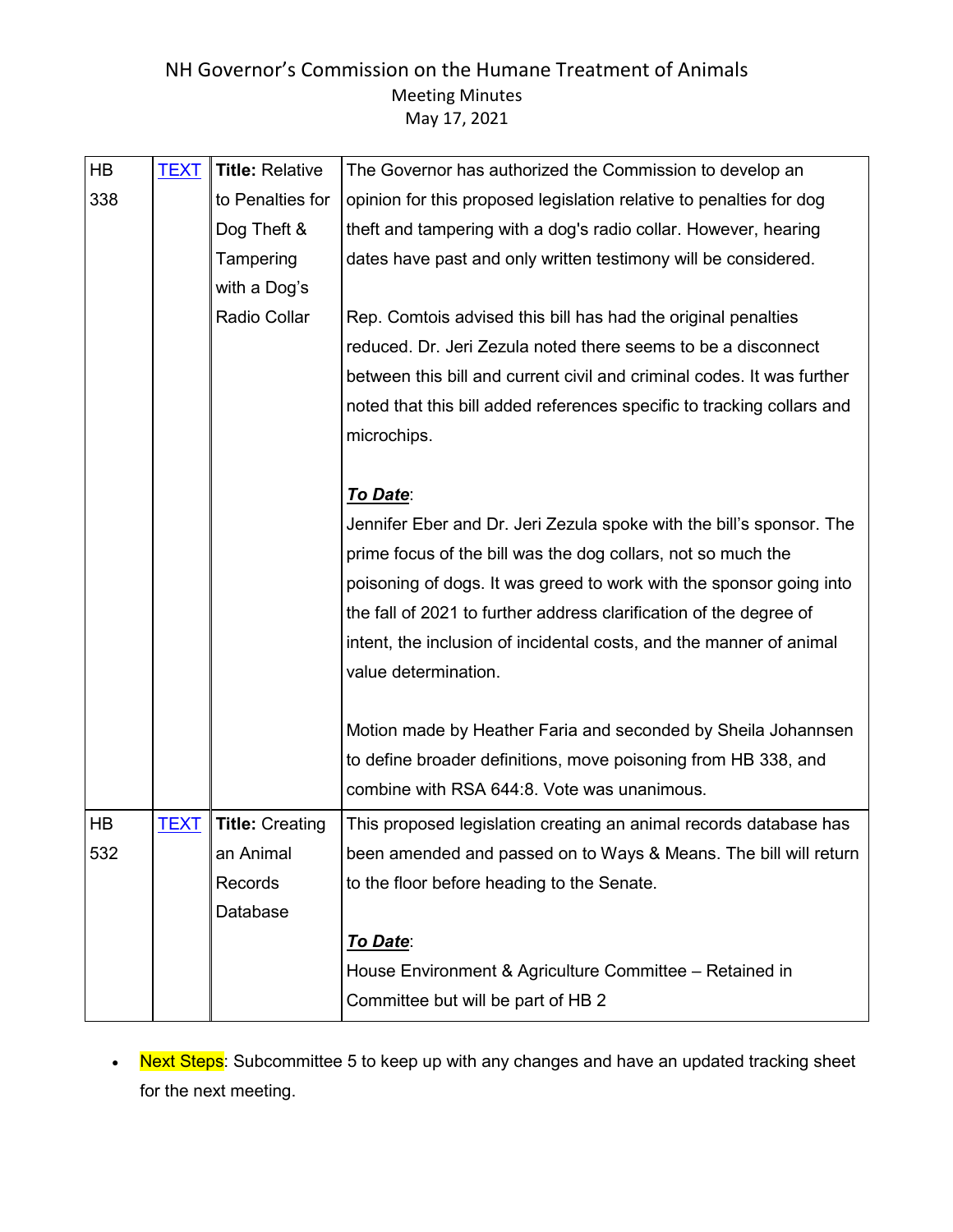#### **DOJ Involvement in Animal Cruelty Reporting**

- Discussions have opened opportunities to conduct presentations to county attorneys with the objective of increasing understanding and knowledge of animal cruelty cases and resources. Commission members are encouraged to provide input for the presentations and / or volunteer to assist with the presentations.
- Next Steps: Jennifer Eber and Dr. Jeri Zezula to follow up and advise Commission of proposed date(s) and time(s).

#### **New Cruelty Cases**

- Jozi Best reported that she was informed of a small group of horses that were starving, or had the appearance of starving. Jozi was informed that the State Veterinarian's office was contacted. However, Dr. Steve Crawford did not have information or records of such an event. Dr. Crawford also remined everyone that his office does not have the authority granted to them to act upon such a report as it falls under NH criminal codes. Local law enforcement must be contacted as they have the authority to act. Jozi said she would follow up with the individual that reported to her.
- Dr. Jeri Zezula spoke of an event that took place at the recent meeting of the NH House of Representatives at the Bedford Sports Complex. A complaint was made against one of the representatives for having a dog in their car through the day. Calls for help were made and the State police responded. Bedford PD's investigation found that the car windows were open, ample water was provided, and the dog was not distressed. No charges resulted.

#### **Member/guest comments/questions**

- Dr. Jeri Zezula advised the Commission that when the Commission reconvenes in the fall of 2021 meetings may be transitioned back to in-person sessions. An informal poll of Commission members had mixed results regarding in-person versus remote meetings. Pros and cons of both were discussed. It was noted that by the time the fall arrives, decisions made by the State may dictate how the meetings will take place.
- Jennifer Eber told the Commission that Marga Coulp, also a Commission member, had a friend who offered printing services (brochures, the manual, etc.) to the Commission. No action was taken regarding the offer but the Commission will continue to discuss opportunities for publication of resources.

#### **Subcommittees Reports**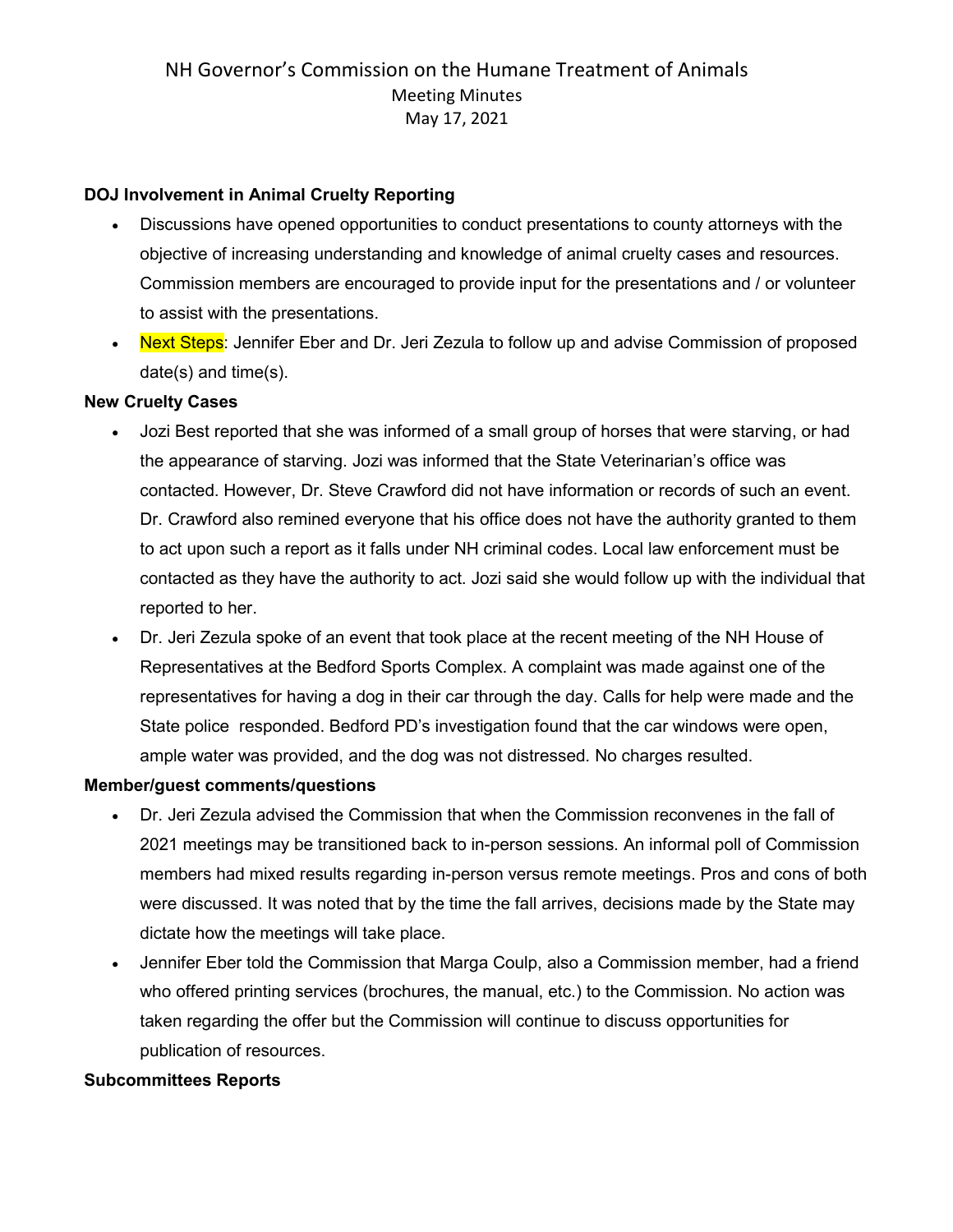- Subcommittee #1 Data & Laws: Heather Faria, Chair.
	- o Report submitted in the format used in the last report. No further action required.
- Subcommittee #2 Propose Legislation: No Chair.
	- $\circ$  10 specific items identified as potential legislative proposals.
	- $\circ$  To increase the likelihood of successfully gaining passage of proposed legislation, Commission members should prioritize the list. The top 1-2 will be selected as target legislation.
- Subcommittee #3 Reporting: Wendy Munroe, Chair.
	- o The Commission recommended editing the following:
		- Goal 1: Add "Enforce".
		- Goal 1-Paragraph 2: Change "never" to "may not be".
	- $\circ$  Suggested further clarification of the differences between "incidents" and "cases".
	- $\circ$  Dr. Steve Crawford volunteered to make the discussed edits and submit to Wendy Munroe.
- Subcommittee #4 Training: No Chair.
	- o Commission determined section is fine and no further action is required.
- Subcommittee #5 Legislation Tracking: George Cook, Chair.
	- o Tom DeRosa continues updating the legislative bill tracking spreadsheet the results of which are defined earlier in this report. Updates to include those bills having been passed and their related NH statutes.
- Next Steps: Subcommittees send any changes to Jeri. Jennifer and Jeri will put together a draft docum,ent to the governor for the Commission to review at the June meeting Commission members are to prioritize proposed legislation, as discussed under Subcommittee #2 and be prepared to discuss at the next scheduled meeting.

#### **Adjournment**

- Jozi Best moved to adjourn the meeting. Wendy Munroe seconded. Vote was unanimous.
- Dr. Jeri Zezula adjourned the meeting at 2:47 pm.

#### **Next Meeting**

• Scheduled for Monday, June 21, 2021 at 1:00 pm via Zoom.

Respectfully submitted,